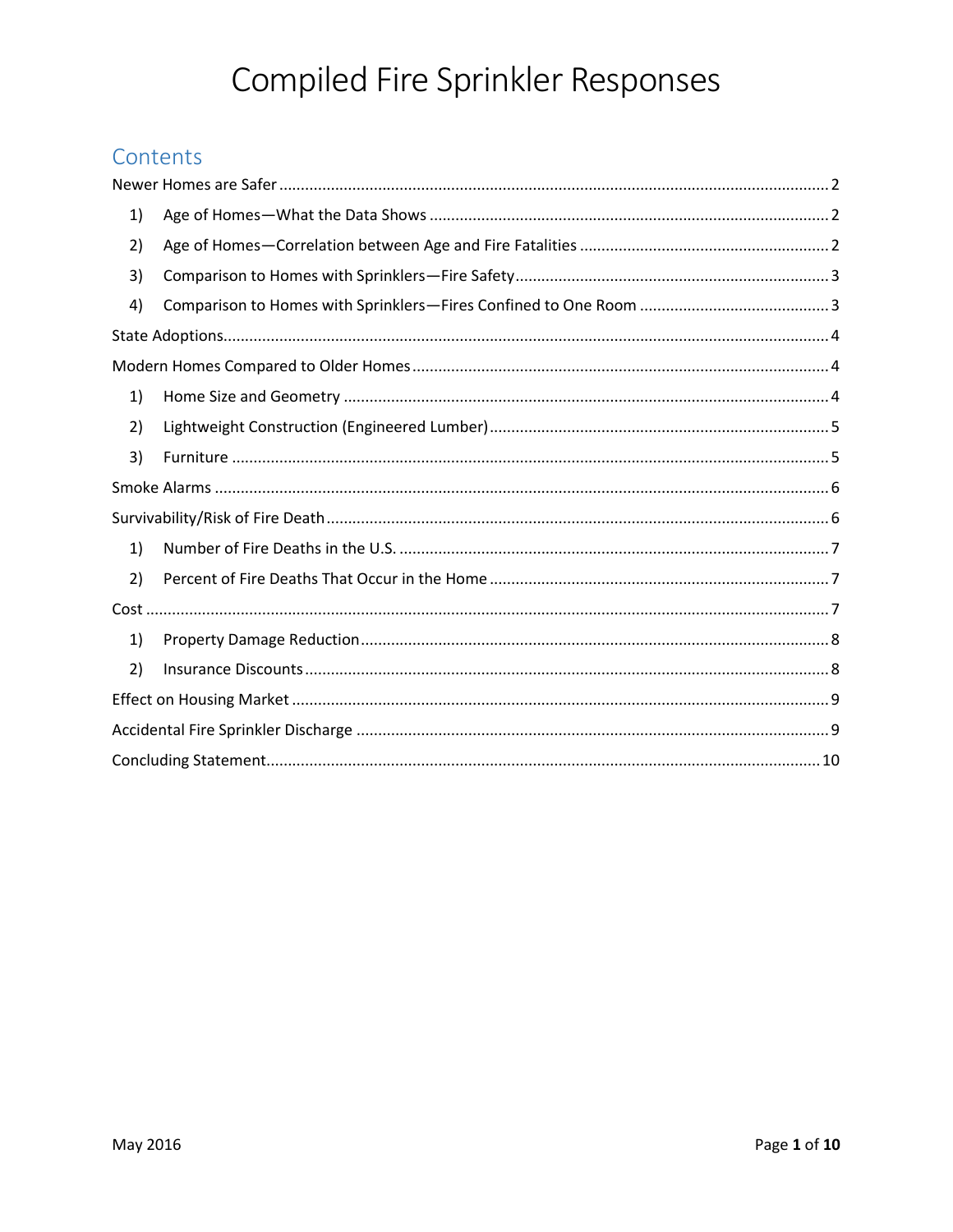# <span id="page-1-0"></span>Newer Homes are Safer

*Use the following as a general statement to highlight home builders' commitment to safety. The article, "[Home Building and Fire Safety](http://www.fireprotectionengineering-digital.com/fireprotectionengineering/2016_q2?pg=10#pg10)", which NAHB contributed to the Fire Protection Engineering magazine can also be used to promote the home builder's point of view.* 

The National Association of Home Builders is a firm believer in safe, affordable homes. Our members have a vested interest in the safety of their products both during the building process and after the house becomes someone's home.

For that reason, home builders are active participants in the codes and standards development process, helping to make sure that each advance in building science and technology is weighed for the appropriate balance of safety, efficiency and cost to help ensure that each code cycle results in advances that improve homes without pricing them out of reach.

The home builder acts as a consumer advocate, offering counterpoint to code change proposals that benefit particular brands or products.

And when it comes to advances in fire safety technology, our members are proud to produce homes built to building codes designed to keep their occupants safer than homes built in previous generations.

### <span id="page-1-1"></span>1) Age of Homes—What the Data Shows

*Use the following to emphasize that the data collected shows that fire fatalities are highly concentrated in older homes.* 

The federal government's primary source of data on residential fires is the National Fire Incident Reporting System (NFIRS). The NFIRS is based on local fire departments voluntarily reporting information on fires in a standard format to the U.S. Department of Homeland Security. The NFIRS data, which members of the fire service often use to support their claims, does not distinguish the age of the home involved. This greatly reduces the value of NFIRS for analyzing policies like building codes that target new construction.

In states where the age of affected homes has been matched with national fire data, fatalities are heavily concentrated in those older homes.

### <span id="page-1-2"></span>2) Age of Homes—Correlation between Age and Fire Fatalities

*Use the following to rebut comments denying there is a significant correlation between the age of a home and the probability of fire fatalities. The comments below were in response to the statement that older housing tends to have a disproportionate share of poorer, less educated households. You may see the following report cited:* 

#### *NFPA "The Case for Fire Sprinklers in One- and Two-Family Dwellings" Revised 2014*

That any relationship between older housing and higher death rate is attributable to a disproportionate share of poorer, less educated households is merely an assertion with no evidence to support it. The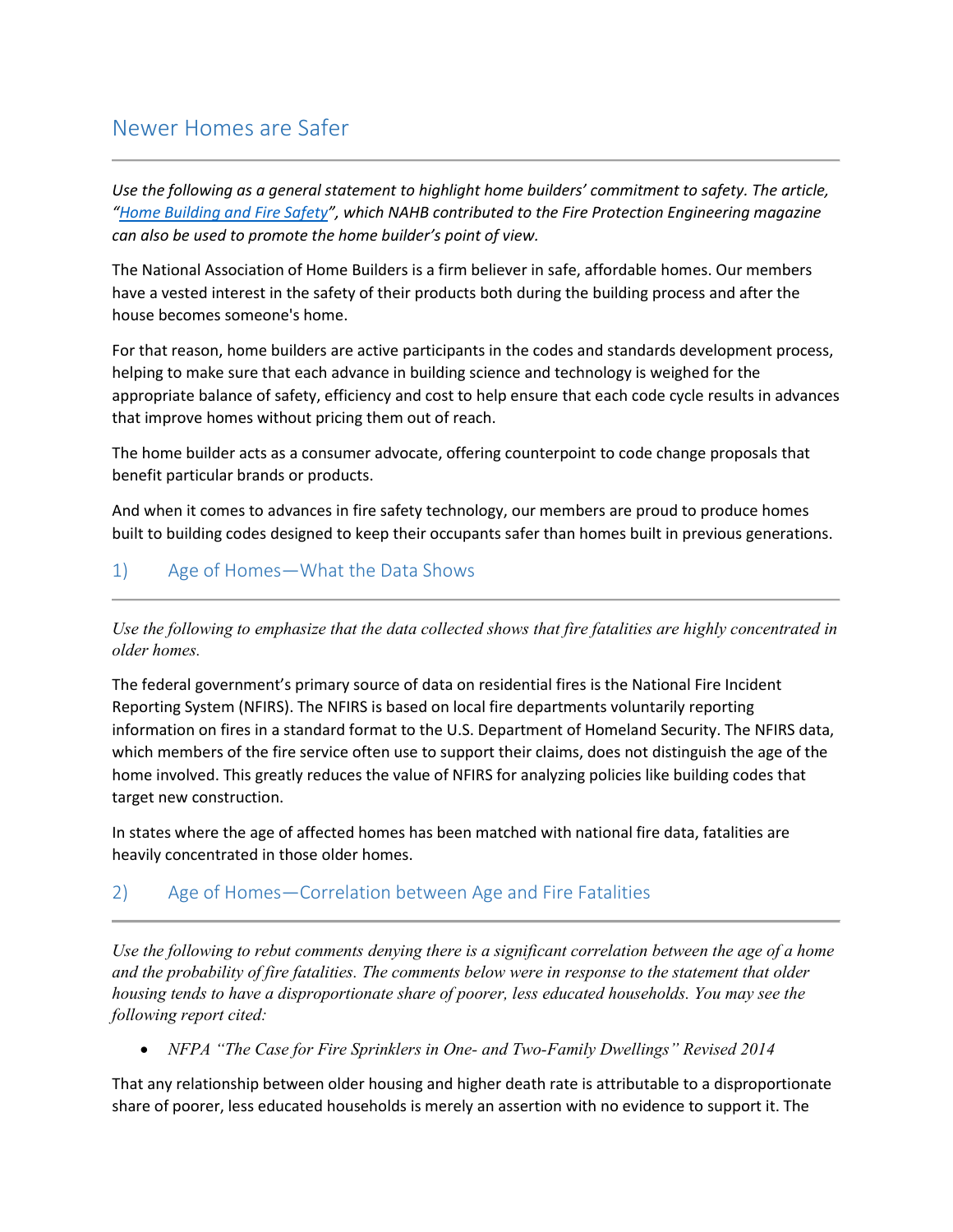NFPA report neither presents nor cites any statistics relating characteristics of occupants to age of the home and differential fire death rates.

According to NFPA's [U.S. Home Structure Fires Fact Sheet](http://www.nfpa.org/research/reports-and-statistics/fires-by-property-type/residential/home-structure-fires) the leading causes of unintentional home structure fires are 1) cooking equipment, 2) heating equipment and then 3) electrical distribution and lighting equipment. As far as electrical fires are concerned: "A strong relationship between housing age and the rate of electrical fires has been observed, with housing over 40 years old having the strongest association with electrical distribution fires. As of 2013, the median age of one- and two-family housing was over 35 years. With more than half of the housing stock older than 35 years, electrical issues become an increasingly larger player in residential fires." (See FEMA's [One- and Two-Family Residential](http://go.usa.gov/3sDuH)  [Building Fires \(2011-2013\);](http://go.usa.gov/3sDuH) P. 4.)

Newer homes are much less likely to experience heating equipment fires due to new homes having new appliances with safety features, clearances, vents and chimneys in accordance to current code. The reliability, lower cost of use along with balanced airflow providing adequate comfort also mean that supplemental heaters are not necessary in new homes. In light of these reasons, the heating equipment fires that accounted for more than twice the number of electrical fires can primarily be associated with older homes.

<span id="page-2-0"></span>3) Comparison to Homes with Sprinklers—Fire Safety

*Use the following to rebut comments meant to show that jurisdictions which have enacted fire sprinkler mandates have a better fire safety record since they went into effect.* 

Data that shows newer homes are safer in jurisdictions where sprinkler mandates are in force agrees with the fire data that NAHB has matched with the age of affected homes. Fatalities are heavily concentrated in older homes whether or not these newer homes have fire sprinklers installed.

#### <span id="page-2-1"></span>4) Comparison to Homes with Sprinklers—Fires Confined to One Room

*Use the following to rebut comments stating that fires in sprinklered buildings are usually confined to the room of origin.* 

This is true for fires in all one- and two-family homes whether they are sprinkled or not:



Reproduced from [One- and Two-Family Residential Building Fires \(2011-2013\),](http://go.usa.gov/3sDuH) FEMA; P. 5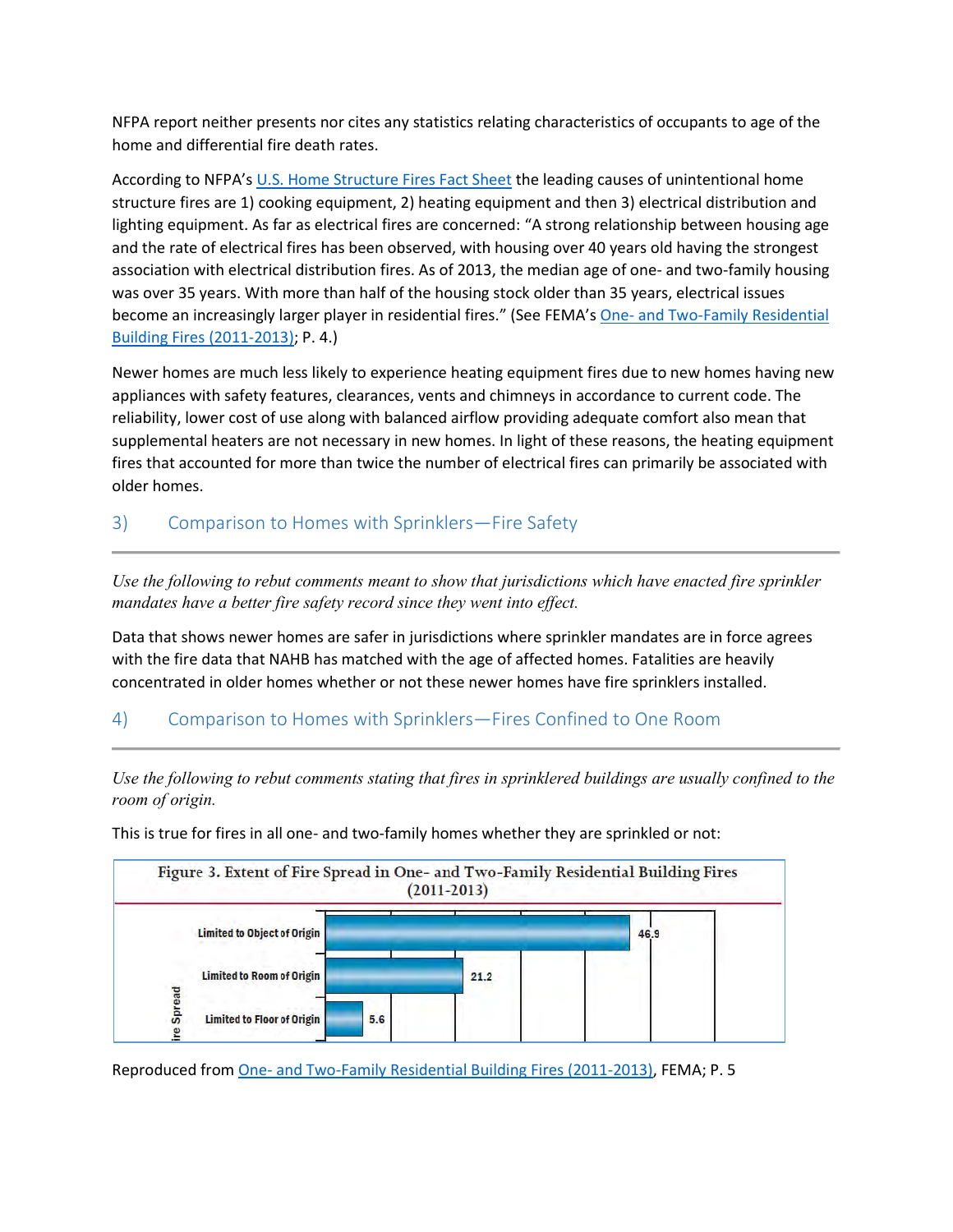# <span id="page-3-0"></span>State Adoptions

#### *Use the following to highlight how unpopular fire sprinkler mandates are across the country.*

It's general knowledge that the mandate to install fire sprinkler systems is not being widely adopted across the U.S. In fact, 48 states currently do not have the fire sprinkler mandate in their state codes for one- and two-family detached homes, and the majority of states also do not allow local jurisdictions to adopt stricter requirements than those that were adopted at the state level.

## <span id="page-3-1"></span>Modern Homes Compared to Older Homes

*Use the following to rebut comments which use UL reports to criticize "today's modern homes". You may see the following reports and websites cited:* 

- *"Structural Stability of Engineered Lumber in Fire Conditions" 2008*
- *<http://newscience.ul.com/articles/modern-residential-fires>*

#### *See also [Age of Home.](#page-0-0)*

When listing factors that impact residential fires, the UL studies ignored the hundreds of code changes that have improved passive fire resistance, heating and electrical equipment since the 1970s. A better way to determine whether newer homes are safer is by evaluating national fire data in the real world. In states where NAHB has looked at such data and matched it with the age of affected homes, fatalities are heavily concentrated in older homes.

The UL studies either looked at the conditions mentioned individually, or used experimental rooms based on guesses about important differences between older and newer homes. Many of the differences were in room furnishings rather than in construction of the rooms themselves, so the results are not particularly informative about issues of construction.

#### <span id="page-3-2"></span>1) Home Size and Geometry

*Use the following to rebut comments stating that since homes built today are larger with floor plans that are more open, they are less safe in a fire.* 

<span id="page-3-3"></span>The conclusions made in the UL study are pure conjecture and not based on any experiments or real world fire data. Since fire experts agree that most fatalities are caused not by the fire itself but by the toxic gases it emits, one could just as easily state that more volume in a house offers the occupants more breathable air and therefore more time to get out. The report in no way proves the opposite.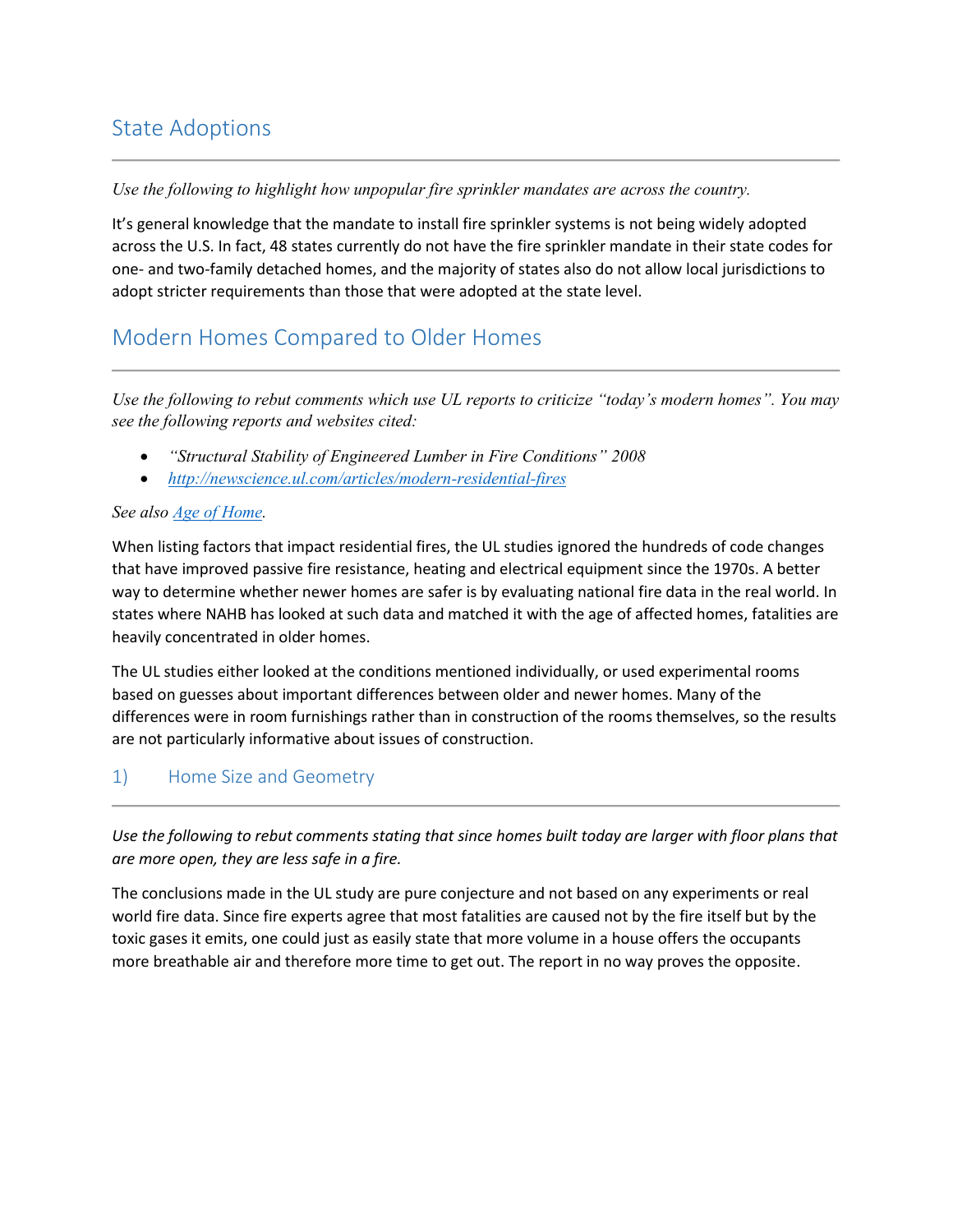### 2) Lightweight Construction (Engineered Lumber)

#### *Use the following to rebut comments stating lightweight wood components fail faster in a fire.*

Wood I-joists are often mentioned in the context of "new homes" as if they are something not found in homes built a generation ago. However, they were first developed 50 years ago and have been used in home building since at least the early 1970s.

According to UL's report [Analysis of Changing Residential Fire Dynamics and Its Implications on](http://newscience.ul.com/wp-content/uploads/2014/04/Analysis_of_Changing_Residential_Fire_Dynamics_and_Its_Implications_on_Firefighter_Operational_Timeframes.pdf)  [Firefighter Operational Timeframes](http://newscience.ul.com/wp-content/uploads/2014/04/Analysis_of_Changing_Residential_Fire_Dynamics_and_Its_Implications_on_Firefighter_Operational_Timeframes.pdf), research demonstrated that a single layer of 1⁄2-inch gypsum wall board on the bottom of the unprotected floor assembly adds on average approximately 20 minutes to the time before collapse. This is a standard method of passive fire protection and applies to both legacy and modern construction.

The discussion on lightweight components is typically focused on unfinished basements, because the floor joists may be exposed while the home is occupied. Since most fire start in a finished space, unprotected floor joists rarely come into play with regards to fire spread. (See table below.)

| Table 4. Leading Areas of Fire Origin in Nonconfined One- and Two-Family Residential<br>Building Fires (2011-2013) |                                   |  |  |  |  |
|--------------------------------------------------------------------------------------------------------------------|-----------------------------------|--|--|--|--|
| Areas of Fire Origin                                                                                               | Percent<br>(Unknowns Apportioned) |  |  |  |  |
| Cooking area, kitchen                                                                                              | 18.3                              |  |  |  |  |
| <b>Bedrooms</b>                                                                                                    | 12.7                              |  |  |  |  |
| Common room, den, family room, living room, lounge                                                                 | 6.7                               |  |  |  |  |
| Attic, vacant spaces                                                                                               | 5.7                               |  |  |  |  |
| <b>Exterior wall surfaces</b>                                                                                      | 5.5                               |  |  |  |  |
| Laundry area                                                                                                       | 5.1                               |  |  |  |  |
| Vehicle storage area: garage, carport                                                                              | 5.0                               |  |  |  |  |
| Source: NFIRS 5.0.                                                                                                 |                                   |  |  |  |  |

Reproduced from [One- and Two-Family Residential Building Fires \(2011-2013\),](http://go.usa.gov/3sDuH) FEMA

#### <span id="page-4-0"></span>3) Furniture

*Use the following to rebut comments stating that newer homes have furniture that burns faster than "legacy" furniture.*

The UL research this claim is based on compares modern home configurations to "legacy" configurations from approximately 50 years ago. The same "modern" furniture is very likely found in older homes, because furniture gets replaced over time.

Pointing to the characteristics of a home that is "stuck in time" in all aspects, with the same furniture and without the floorplan being opened up or added on to, is deceiving. It would be more useful to compare new homes with the older housing stock as it exists today.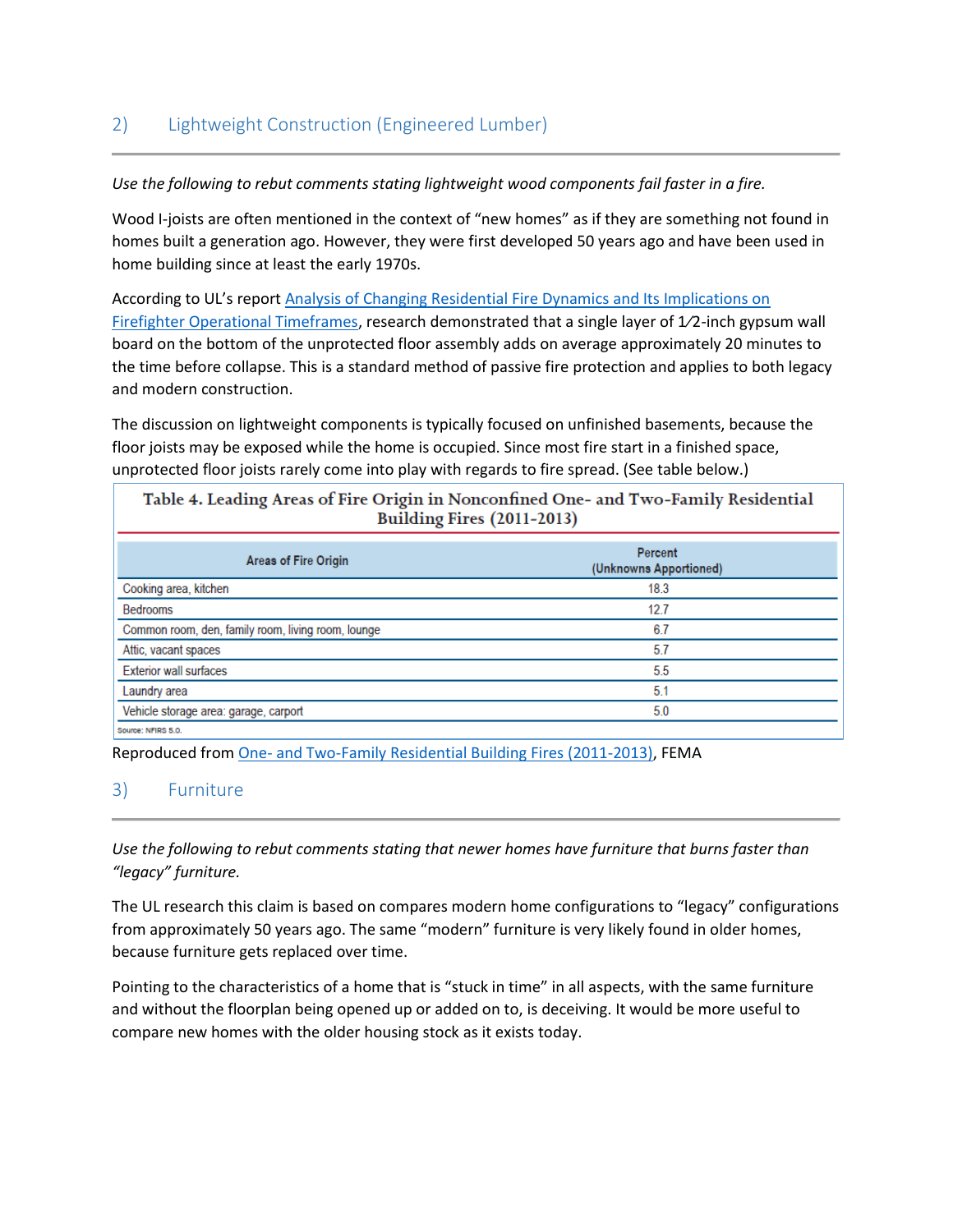Thirty years ago, homes were already filled with furniture that was made from synthetic materials, and yet there have been significant improvements to the fire safety of homes over the past few decades leading to a dramatic and continued decrease in fire incidents, injury, death and property loss.

# <span id="page-5-0"></span>Smoke Alarms

#### *Use the following to highlight the effectiveness of smoke alarms.*

The effectiveness of smoke alarms cannot be underestimated. According to NFPA (see Michael J. Karter, Jr., *[Fire Loss in the United States During 2014](http://www.nfpa.org/research/reports-and-statistics/fires-in-the-us/overall-fire-problem/fire-loss-in-the-united-states)*, NFPA, Quincy, MA, September 2014), since the time that smoke alarms have been required in dwellings, there has been a significant drop in the number of reported fires, injuries and fatalities in the United States. Since 1980, the number of fires has dropped by 50 percent and fatalities have dropped by about the same margin, all during the same time period where the population increased and where smoke alarms were required in the model codes but sprinklers were not. And smoke alarms continue to become more effective with ongoing technical advances.

Such improvements include the proliferation of 10-year integral batteries, which substantially lengthen the interval between low-battery signals. Batteries in these units also cannot be used in other devices, which eliminates the possibility of the battery being removed to power other electronic devices. There is also continued research aimed at improving the detection logarithm to greatly reduce false alarms from cooking. All these improvements are still unfolding, and can be expected to further reduce the number of fatalities.

According to NFPA (see Marty Ahrens, *[Smoke Alarms in U.S. Home Fires](http://www.nfpa.org/research/reports-and-statistics/fire-safety-equipment/smoke-alarms-in-us-home-fires)*, NFPA, Quincy, MA, September 2015), three out of five home fire deaths resulted from fires in properties without at least one working, battery-operated smoke alarm. Hardwired, interconnected smoke alarms are installed in new homes, which are more likely to operate and alert occupants to a fire. As for the remaining existing homes, ensuring every home in the U.S. had at least one working smoke alarm would save close to 900 lives each year.

# <span id="page-5-1"></span>Survivability/Risk of Fire Death

*Use the following to rebut comments on the chances of surviving a home fire when smoke alarms are present. The comments below were in response to the statement that the chances of surviving a home fire when smoke alarms are present (99.45%) is based on "chances of survival," which is not the same as "risk of fire death".*

#### *See also [Smoke Alarms.](#page-5-0)*

The above argument simply highlights a different view of the issue. It is, in fact, correct to say that the survivability, when a large or small fire occurs is 99.45% with at least one operating smoke alarm. The difference highlighted by the SFC response is that its data is based on the number of *reported* fires. (See Table 4-1, John R. Hall, Jr., *[U.S. Experience with Sprinklers](http://www.nfpa.org/research/reports-and-statistics/fire-safety-equipment/us-experience-with-sprinklers)*, NFPA, Quincy, MA, June 2013.) Furthermore,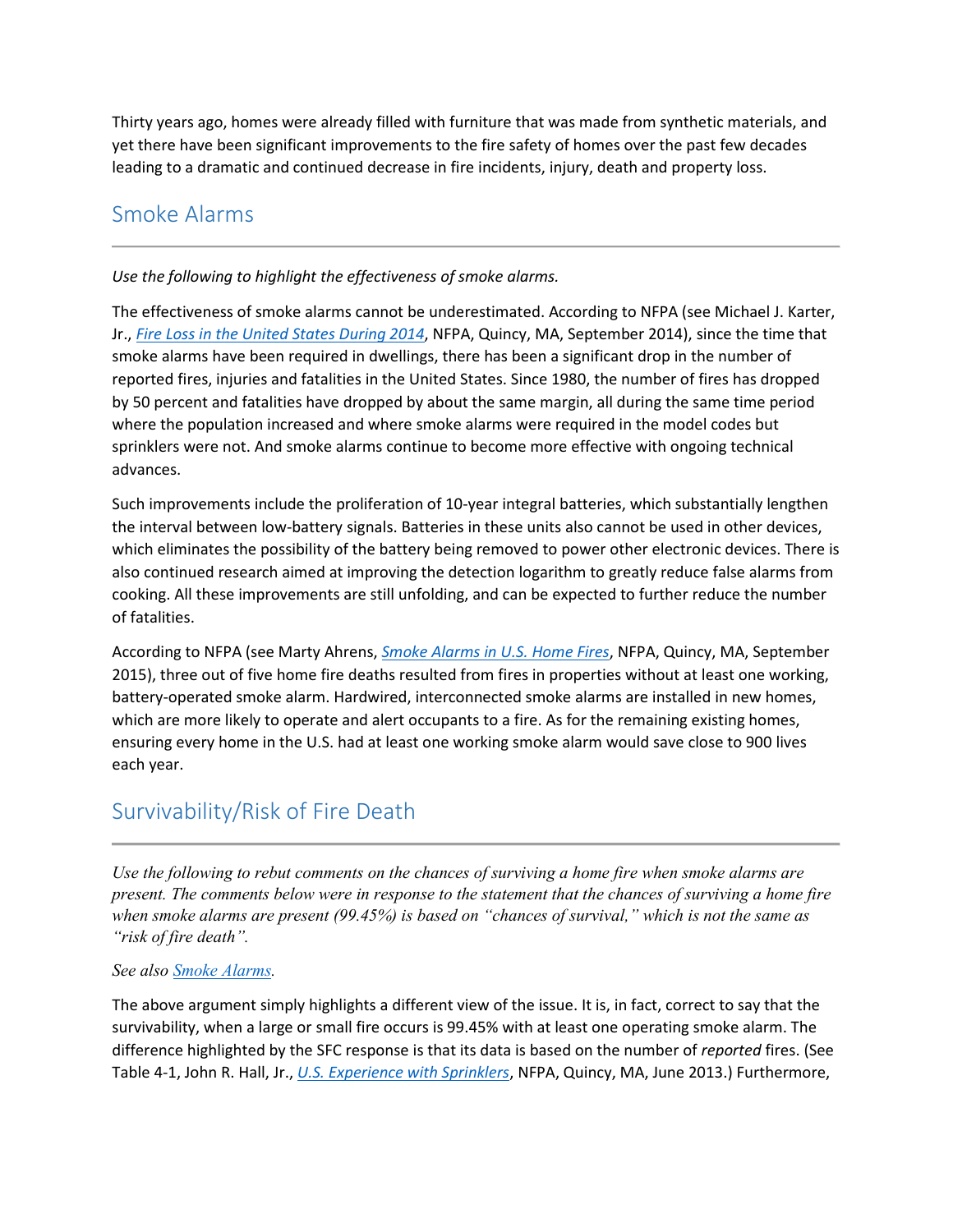this data includes fires that occurred in apartment buildings, so that it should not be considered for new, one- and two-family homes.

### <span id="page-6-0"></span>1) Number of Fire Deaths in the U.S.

*Use the following to rebut the comments such as "In 2013 there were 2,800 civilian fire deaths."* 

There have been significant improvements to the fire safety of homes over the past few decades, leading to a dramatic, continued decrease in fires, injury, death and property loss. As fire safety professionals know, fire deaths have decreased by over 60% since 1960 (50% since 1978), while the death rate based on population size has decreased by well over 70%.

### <span id="page-6-1"></span>2) Percent of Fire Deaths That Occur in the Home

#### *Use the following to rebut the comment that 80% of fire deaths occur in the home.*

This is taken from NFPA's report [Smoke Alarms in U.S. Home Fires.](http://www.nfpa.org/~/media/files/research/nfpa-reports/fire-protection-systems/ossmokealarms.pdf?la=en) The figure of 80 percent is inaccurate and irrelevant to single-family homes. 1) The figure is based largely on multifamily properties. 2) NFPA artificially inflates the figure by throwing out cases where the sprinklers didn't operate (or where it's unknown if they operated), even if the sprinklers were installed rigorously to code.

### <span id="page-6-2"></span>Cost

*Use the following to rebut comments on the cost of fire sprinkler systems. However, it is often more effective to have local data to quote in a response. The comments below were in response to the statement that claimed the cost of fire sprinklers makes up between 1% and 5% of a home's total cost.* 

The report Home Fire Sprinkler Cost Assessment from the Fire Protection Research Foundation shows that the average cost of a sprinkler to a builder is six thousand dollars (see table below showing national data). Thousands of dollars in extra cost is more than many home builders' customers can bear. In fact, just a \$1,000 increase in home prices keeps more than 200,000 households out of the market nationally. The \$1.60 per foot may sound low to the uninitiated who don't understand how many thousand square feet of space the code requires to be covered by sprinklers in the typical home.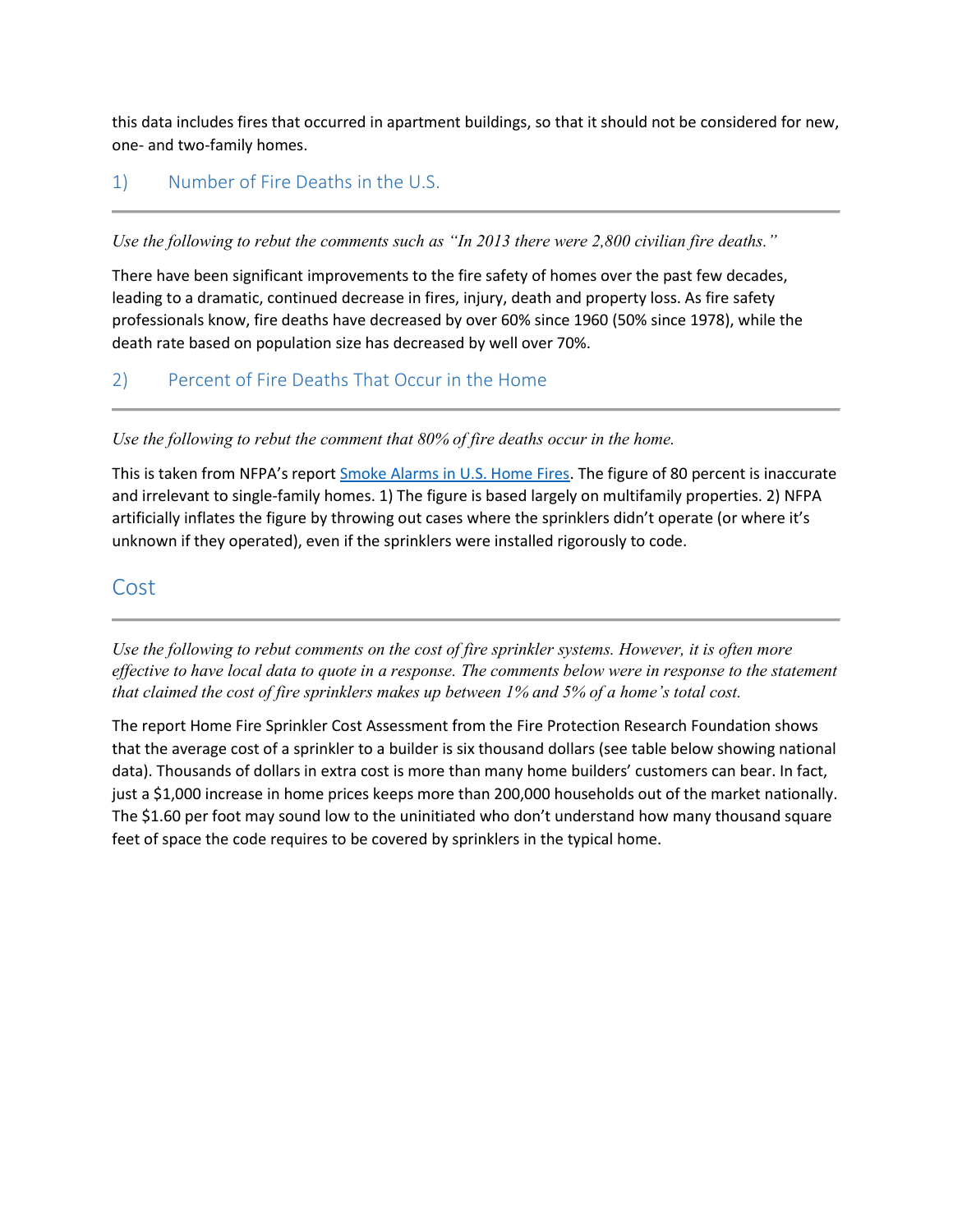|                | 2008 Cost                         |                         | 2013 Cost                        |                   |
|----------------|-----------------------------------|-------------------------|----------------------------------|-------------------|
|                | $$$ /Sprinklered ft <sup>24</sup> | Total Cost <sup>5</sup> | $$$ /Sprinklered ft <sup>2</sup> | <b>Total Cost</b> |
| Mean           | \$1.61                            | \$6,316                 | \$1.35                           | \$6,026           |
| Median         | \$1.42                            | \$5,843                 | \$1.22                           | \$5,000           |
| Minimum        | \$0.38                            | \$2,386                 | \$0.81                           | \$1,695           |
| <b>Maximum</b> | \$3.66                            | \$16,061                | \$2.47                           | \$21,000          |

Reproduced from *Home Fire Sprinkler Cost Assessment*, Fire Protection Research Foundation, September 2013.

It is simply inaccurate to say this is about 1 percent of total construction cost. That would imply an average construction cost of \$600,000 per home. Given that construction cost is about 62 percent of the final price of the home (see NAHB's [Cost of Constructing a Home\)](http://www.nahbclassic.org/generic.aspx?sectionID=734&genericContentID=221388&channelID=311), this in turn implies a home priced at roughly \$970,000. In other words, the cost of an average sprinkler system is about 1 percent of total construction cost *for a home priced at nearly \$1,000,000*.

In the extreme, the report sponsored by the Fire Protection Research Foundation shows that the cost of a sprinkler system can be as high as twenty-one thousand dollars. This maximum cost undoubtedly represents an unusual case. But building codes, once adopted, apply to all new construction, even the unusual cases.

### <span id="page-7-0"></span>1) Property Damage Reduction

*Use the following to rebut comments stating that fire sprinklers reduce property damage by 70% or more.* 

This is largely irrelevant, given how much sprinkler systems cost. Any conceivable reduction in property losses can at best go a small way to offsetting these costs (see Using NIST's New Web Tool to Compare [Sprinkler Costs and Benefits\).](http://www.nahbclassic.org/generic.aspx?sectionID=734&genericContentID=166135&channelID=311) In addition, the 70 percent figure is inconsistent with NFIRS data. NAHB has tried tabulating these data and can't get close to 70 percent even by following NFPAs practice and basing it largely on multifamily properties. In fact, depending on the year, NFIRS data show slightly greater loss of property in homes that have sprinklers.

#### <span id="page-7-1"></span>2) Insurance Discounts

#### *Use the following to rebut comments stating that installing a fire sprinkler system saves on home insurance costs.*

The 2008 Fire Protection Research Foundation Home Fire Sprinkler Cost Assessment report investigated insurance savings. It found that discount percentages ranged from 0 to 10% among all companies and agencies surveyed, with an average saving of \$22 off the annual premium. This is small relative to the up-front cost of a sprinkler system.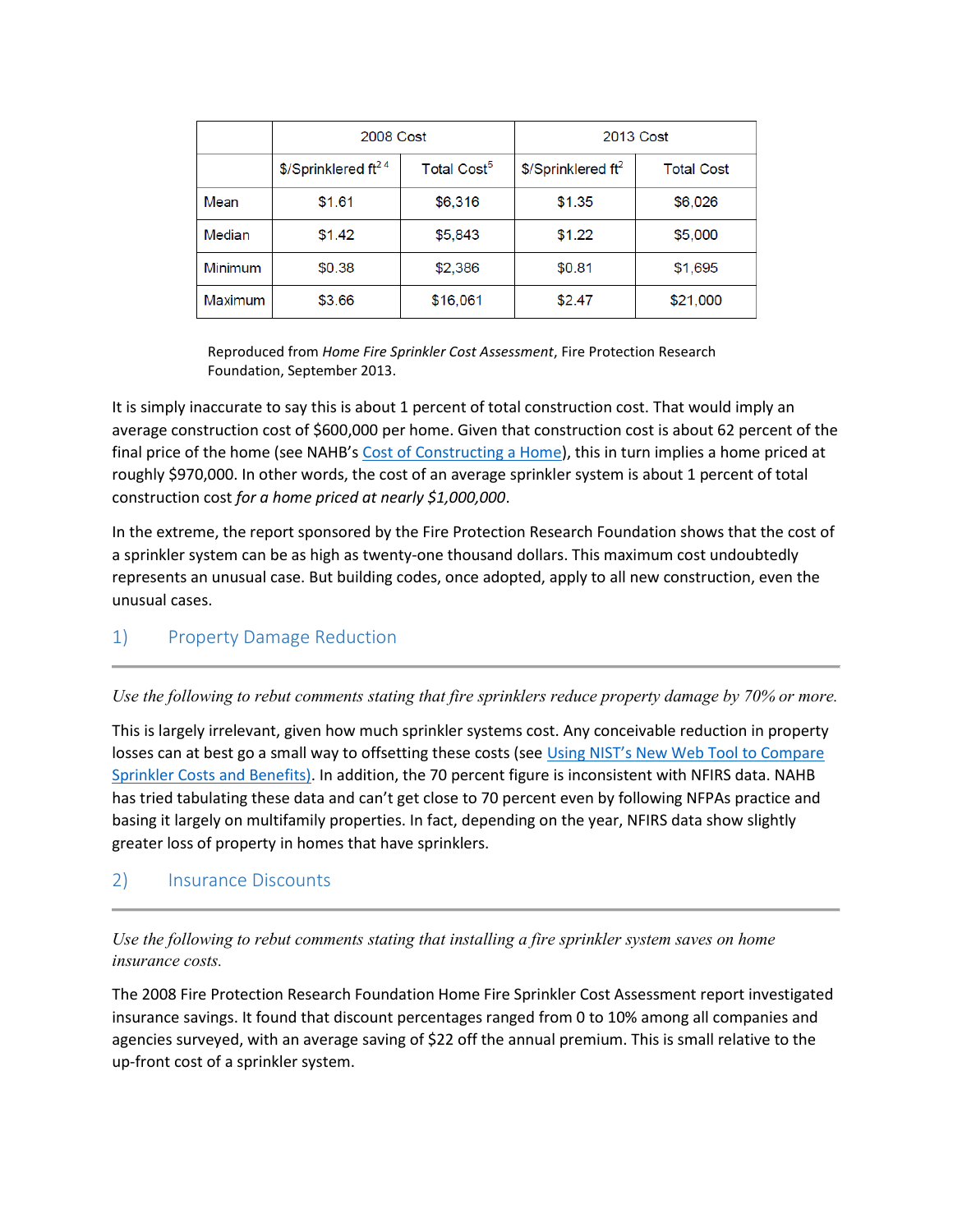### <span id="page-8-0"></span>3) Effect on Housing Market

*Use the following to rebut comments on the effect of fire sprinkler mandates on housing demand. You may see the following reports cited:* 

- *NFPA, "Comparative Analysis of Housing Cost and Supply Impacts of Sprinkler Ordinances at the Community Level" 2009*
- *Fire Protection Research Foundation, "Home Fire Sprinkler Cost" 2013*

Undeniable economics dictates that increased cost for a product lowers demand. Higher cost housing means more people are removed from the marketplace of potential purchasers. On top of this economic fact, most buyers not only do not perceive sprinklers as a benefit but rather see them as a liability.

*The comments below were in response to the statement that highlighted the experience of Prince George's and Montgomery Counties in Maryland.* 

This isn't particularly relevant or conclusive. The results are for two atypical counties in the Washington, D.C. metropolitan area where impacts of sprinklers were being obscured by many other things happening in the state of Maryland at about the same time: implementation of inclusionary zoning, seven-figure increments in impact fees, substantial new farmland protection legislation, the governor taking actions to stall large developments in the state, etc. With so many things in flux, it's not surprising that a study would find it difficult to tease out a significant impact of any one factor in the area.

The 2008 Fire Protection Research Foundation Home Fire Sprinkler Cost Assessment report investigated insurance savings. It found that discount percentages ranged from 0 to 10% among all companies and agencies surveyed, with an average saving of \$22 off the annual premium. This is small relative to the up-front cost of a sprinkler system.

# <span id="page-8-1"></span>Accidental Fire Sprinkler Discharge

*Use the following to rebut comments that the likelihood of an automatic sprinkler operating in the absence of a fire (and not due to freezing, mechanical damage, corrosion, or deliberate sabotage) is one per year per 16 million in use. You may see the following report cited:* 

*NFPA Journal article, "Unexpected Discharge of Fire Sprinklers" 2000* 

Unexpected water discharge due to defective sprinkler heads may be rare. However, as stated in the NFPA Journal article, "Unexpected Discharge of Fire Sprinklers," a fire sprinkler system is also subject to unexpected discharge due to freezing, mechanical damage, corrosion and deliberate sabotage. We don't know how often these problems which lead to water damage occur, so the "one per year per 16 million" statistic is irrelevant. The manufacturers of these systems may claim that they are not responsible for these types of unexpected discharge, but none of these problems could happen on a system that is not installed in the first place.

From the NFPA Journal article: